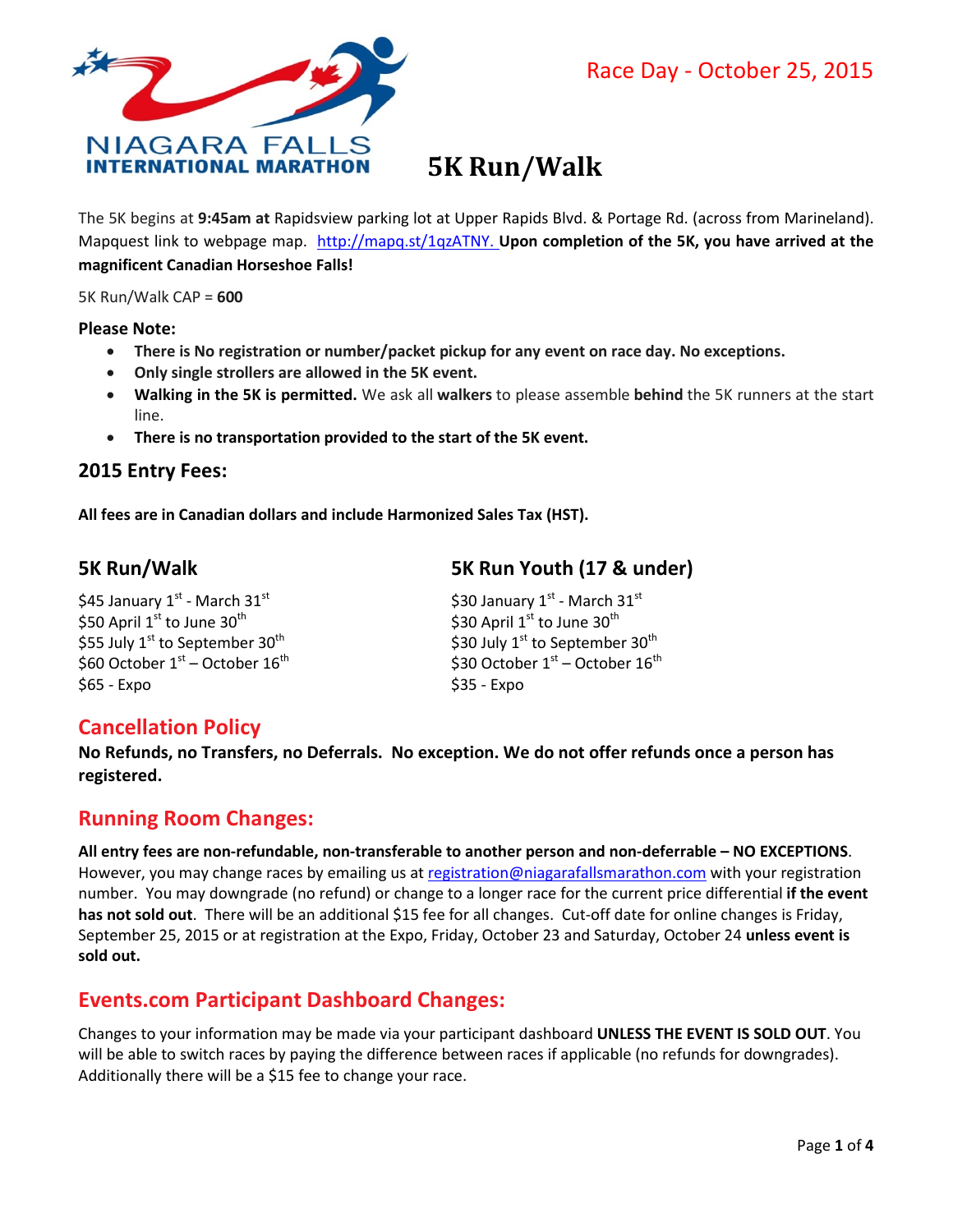# Race Day - October 25, 2015

**REGISTERING MULTIPLE PARTICIPANTS: Please use a DIFFERENT email address for each registrant to ensure you receive your individual confirmation bib number email and last minute information.**

**Course Time Limits: Finish line officially closes at 4:00pm.**

#### **Race Time**

5K: Sunday October 25, 2015 @ 9:45am

#### **Every 5K Participant will receive the following as part of your race registration:**

- Finisher Medal
- Shirt
- Personalized Bib (if you register by Friday, October 16, 2015)
- Timing Chip
- Food/Drink at finish line
- Recovery Jacket

# **Register By Mail**

### **CLICK HERE to download a printable 2015 mail-in registration form.**

Please mail us your completed, signed form and payment in full to this address:

Niagara Falls International Marathon Inc. 5300 Willmott Street, Niagara Falls, Ontario L2E 2A7

Cheques must be payable to Niagara Falls International Marathon Inc.

#### **Registration Cut-Off Dates**

**Personalized race bib.** – First name will be printed on your bib if you register by **Wednesday, October 14, 2015.**

Online registration for all events will close **Friday, October 16, 2015 at midnight unless event is sold out earlier**.

**Please note:** All printable (email, fax or mailed-in) registration forms must be received by **Friday, October 9, 2015**. Any printed registrations received after **Friday October 9, 2015** date will be returned. The cut-off date for changes is **Friday, September 25, 2015** or at registration at the Expo **Friday, October 23 & Saturday October24 unless event has sold out.**

#### **Age Limit**

Youth rates apply to anyone 17 & under.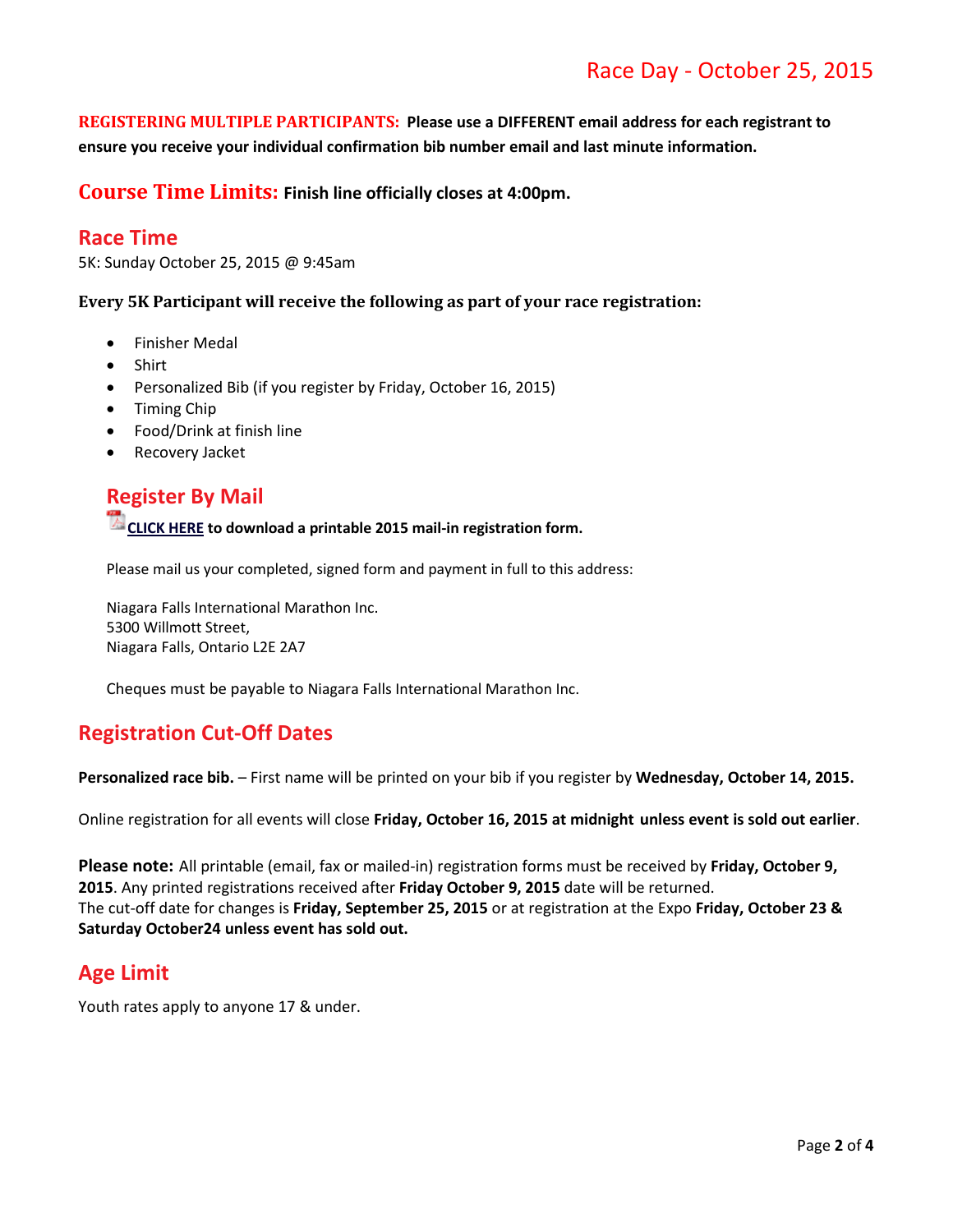# **Packet Pickup**

#### **Please note there is No registration or number packet pickup on race day for ANY EVENT.**

Race kits (consisting of your bib number with MyLap Bib Tag, shirt and swag bag) can be picked up at registration at the Expo.

**Location**: Scotiabank Convention Centre - 6815 Stanley Ave, Niagara Falls, ON L2G 3Y9

**Dates and Time:** (Time subject to change) Friday, October 23, 2015 – 1:00pm – 7:00pm Saturday, October 24, 2015 – 9:30am – 5:30pm

#### **Lost or did not receive your email confirmation?**

Check the confirmation list on the participant or athlete dashboard where you registered. As long as you are on the confirmation list you do not need your email confirmation to pick up your number/packet. Your bib number will be emailed to you the week of October 19<sup>th</sup>, 2015.

#### **5K**

Runners can still register for the 5K event in person during the Registration/Expo, until 5:30pm on Saturday October 24, 2015, unless the **event has already sold out.**

#### **If you are not able to pick up your race kit in person:**

You must provide an email or written permission authorizing a friend/family member to pick it up for you during the Registration/Expo hours. They will need to have your bib number and hand in the signed note to a volunteer at the number pickup area. (**MARATHON PARTICIPANTS MUST PICK UP THEIR OWN BIB).**

#### **Parking**

**FREE parking** is available at the Rapidsview parking lot at Upper Rapids Blvd & Portage Rd. (across from Marineland). Mapquest link to webpage map. <http://mapq.st/1qzATNY>

**Paid parking** is available: Across from Table Rock Welcome Centre (6650 Niagara Parkway) [https://www.google.ca/maps/place/Table+Rock+Welcome+Centre/@43.0797239,-](https://www.google.ca/maps/place/Table+Rock+Welcome+Centre/@43.0797239,-79.0787935,17z/data=!4m2!3m1!1s0x89d3430906a14f7d:0x2b82046b4569d2ea) [79.0787935,17z/data=!4m2!3m1!1s0x89d3430906a14f7d:0x2b82046b4569d2ea](https://www.google.ca/maps/place/Table+Rock+Welcome+Centre/@43.0797239,-79.0787935,17z/data=!4m2!3m1!1s0x89d3430906a14f7d:0x2b82046b4569d2ea)

Floral Greenhouse (7145 Niagara Parkway) [https://www.google.ca/maps/search/floral+greenhouse+7145+Niagara+Parkway,+Niagara+Falls,+ON/@43.07199](https://www.google.ca/maps/search/floral+greenhouse+7145+Niagara+Parkway,+Niagara+Falls,+ON/@43.071991,-79.07651,17z/data=!3m1!4b1) [1,-79.07651,17z/data=!3m1!4b1](https://www.google.ca/maps/search/floral+greenhouse+7145+Niagara+Parkway,+Niagara+Falls,+ON/@43.071991,-79.07651,17z/data=!3m1!4b1)

#### **Shuttles**

Complimentary shuttles will be provided near the finish area and are tentatively scheduled as follows:

7:30am – 11:30pm – From the Upper Rapids Blvd. Bus Loop to finish area and back.

12:00pm –4:30pm – From the finish area to the Crowne Plaza.

#### **To be confirmed and subject to change!**